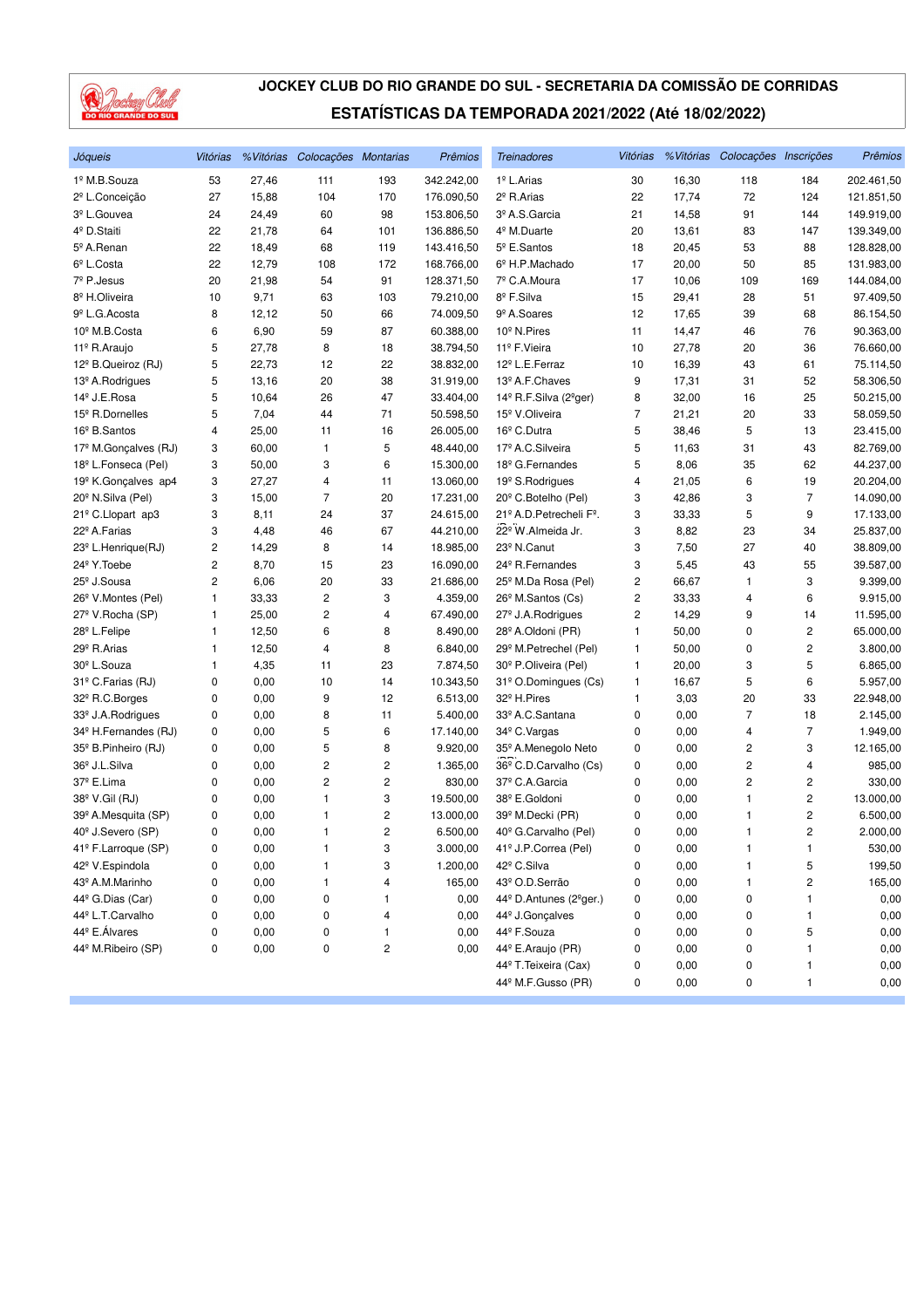

| Reprodutores                                            |              |                         |                         | Corr. Ganh Vit. Coloc. | <b>Prêmios</b> | Avós Maternos                                    |                |                         |                         | Corr. Ganh Vit. Coloc. | Prêmios    |
|---------------------------------------------------------|--------------|-------------------------|-------------------------|------------------------|----------------|--------------------------------------------------|----------------|-------------------------|-------------------------|------------------------|------------|
| 1º Tiger Heart-(Scatmandu)                              | 21           | 13                      | 25                      | 37                     | 140.825,50     | 1º Roi Normand-(Exclusive Native)                | 23             | 10                      | 20                      | 71                     | 133.873,00 |
| 2 <sup>º</sup> Wired Bryan-USA(Stormy Atlantic)         | 22           | 10                      | 17                      | 29                     | 94.695,00      | 2 <sup>°</sup> Wild Event-(Wild Again)           | 17             | 6                       | 15                      | 37                     | 111.845,00 |
| 3º Oliver Zip-USA(City Zip)                             | 13           | 6                       | 16                      | 39                     | 113.439,00     | 3 <sup>º</sup> Mensageiro Alado-(Ghadeer)        | 10             | 8                       | 12                      | 25                     | 71.121,50  |
| 4 <sup>º</sup> Adriano-(A.P. Indy)                      | 13           | 7                       | 12                      | 37                     | 82.412,50      | 4 <sup>º</sup> Magical Mile-(J.O.Tobin)          | $\overline{7}$ | 4                       | 9                       | 9                      | 46.390,00  |
| 5 <sup>°</sup> Agnes Gold-(Sunday Silence)              | 12           | 7                       | 12                      | 28                     | 67.039,50      | 5 <sup>°</sup> Put It Back-(Honour and Glory)    | 10             | 4                       | 8                       | 19                     | 42.163,50  |
| 6 <sup>°</sup> Forestry-(Storm Cat)                     | 14           | 4                       | 10                      | 28                     | 72.114,00      | 6º Blade Prospector-(Music Prospector)           | 9              | 5                       | 6                       | 24                     | 50.272,00  |
| 7º Midshipman-(Unbridled'S Song)                        | 7            | 3                       | 10                      | 16                     | 60.668,00      | 7º Point Given-(Thunder Gulch)                   | 8              | 5                       | 6                       | 16                     | 38.372,50  |
| 8 <sup>º</sup> Glória de Campeão-(Impression)           | 8            | 5                       | 9                       | 24                     | 64.302,00      | 8º Watchmon-(Maria'S Mon)                        | 2              | 2                       | 6                       | $\overline{4}$         | 31.440,00  |
| 9 <sup>º</sup> Billion Dollar-(Put It Back)             | 16           | 7                       | 8                       | 30                     | 58.567,50      | 9º A.P. Indy-(Seattle Slew)                      | 1              | 1                       | 5                       | 2                      | 32.150,00  |
| 10 <sup>°</sup> Koller-ARG(Orpen)                       | 10           | 4                       | 7                       | 31                     | 64.263,00      | 10 <sup>°</sup> Know Heights-(Shirley Heights)   | 6              | 3                       | 5                       | 17                     | 30.541,50  |
| 11º Goldikovic-(Galileo)                                | 12           | 6                       | $\overline{7}$          | 31                     | 64.195,50      | 11º Grand Slam-PR(Gone West)                     | 3              | 1                       | 5                       | 6                      | 25.872,00  |
| 12 <sup>°</sup> Victory Is Ours-(Northern Afleet)       | 12           | 6                       | $\overline{7}$          | 22                     | 56.490,00      | 12º Public Purse-(Private Account)               | 10             | 3                       | 4                       | 28                     | 43.445,50  |
| 13 <sup>º</sup> Unbridled Star-(Honour and Glory)       | 4            | 3                       | 6                       | 12                     | 32.129,50      | 13º Redattore-(Roi Normand)                      | 6              | 2                       | 4                       | 26                     | 40.944,00  |
| 14 <sup>º</sup> First American-(Quiet American)         | 3            | 3                       | 5                       | 8                      | 44.980,00      | 14 <sup>º</sup> First American-(Quiet American)  | 8              | 4                       | 4                       | 29                     | 38.925,00  |
| 15 <sup>°</sup> Tokay-(Wild Event)                      | 12           | 4                       | 5                       | 26                     | 42.095,50      | 15 <sup>°</sup> Crimson Tide-(Sadler'S Wells)    | 10             | 3                       | 4                       | 17                     | 29.989,00  |
| 16 <sup>°</sup> Desejado Thunder-(Durban Thunder)       | 11           | 4                       | 5                       | 19                     | 41.008,00      | 16 <sup>°</sup> Sulamani-(Hernando)              | 3              | $\overline{c}$          | 4                       | 13                     | 28.469,00  |
| 17º Holding Glory-(Public Purse)                        | 5            | 3                       | 4                       | 14                     | 46.464,00      | 17º Choctaw Ridge-USA(Mr.Prospector)             | 6              | 4                       | 4                       | 16                     | 26.952,50  |
| 18 <sup>°</sup> Drosselmeyer-USA(Distorted Humor)       | 6            | 4                       | 4                       | 25                     | 29.964,00      | 18 <sup>°</sup> Inexplicable-(Miswaki)           | 6              | 2                       | 4                       | 10                     | 24.813,00  |
| 19 <sup>°</sup> Un Belini-(Put It Back)                 | 2            | 1                       | 4                       | 11                     | 28.800,00      | 19 <sup>°</sup> Whywhywhy-(Mr.Greeley)           | 1              | $\mathbf{1}$            | 4                       | 5                      | 24.624,00  |
| 20 <sup>°</sup> Alcorano-(Public Purse)                 | 4            | 2                       | 4                       | 8                      | 28.342,00      | 20 <sup>°</sup> Our Emblem-(Mr.Prospector)       | 2              | 1                       | 4                       | 3                      | 23.220,00  |
| 21º Union Avenue-USA(Gone West)                         | 6            | 3                       | 4                       | 7                      | 21.951,50      | 21º Top Hat-(Royal Academy)                      | 1              | $\mathbf{1}$            | 4                       | 9                      | 21.930,00  |
| 22 <sup>°</sup> Mr.Angra-(Romarin)                      | 1            | 1                       | 4                       | 9                      | 21.930,00      | 22 <sup>°</sup> Tiger Heart-(Scatmandu)          | 4              | 1                       | 4                       | $\overline{7}$         | 20.354,00  |
| 23 <sup>°</sup> Kodiak Kowboy-USA(Posse)                | 6            | 3                       | 4                       | 6                      | 20.715,00      | 23 <sup>°</sup> Cape Town-(Seeking The Gold)     | 3              | $\overline{\mathbf{c}}$ | 3                       | 9                      | 32.267,00  |
| 24 <sup>°</sup> Crocodilo Dandy-PR(Belong To Me)        | 3            | 2                       | 4                       | 5                      | 19.149,00      | 24 <sup>°</sup> Vettori-(Machiavellian)          | 6              | 3                       | 3                       | 8                      | 30.628,00  |
| 25 <sup>°</sup> Redattore-(Roi Normand)                 | 8            | 3                       | 3                       | 41                     | 38.459,00      | 25 <sup>°</sup> Tiznow-(Cee'S Tizzy)             | 1              | $\mathbf{1}$            | 3                       | 3                      | 29.200,00  |
| 26 <sup>°</sup> Courtier-(Pioneerof The Nile)           | 10           | 2                       | 3                       | 24                     | 30.616,50      | 26 <sup>°</sup> Spend A Buck-(Buckaroo)          | 6              | 2                       | 3                       | 19                     | 22.751,50  |
| 27 <sup>°</sup> Salto-(Pivotal)                         | 7            | 2                       | 3                       | 18                     | 23.442,00      | 27 <sup>°</sup> Ghadeer-(Lyphard)                | 5              | 3                       | 3                       | 16                     | 21.111,50  |
| 28 <sup>°</sup> Embaixador Inglês-SP(First American)    | 4            | 2                       | 3                       | 15                     | 21.851,50      | 28 <sup>°</sup> Lil'S Lad-(Pine Bluff)           | 1              | $\mathbf{1}$            | 3                       | 12                     | 19.768,00  |
| 29 <sup>°</sup> Quick Road-(Jules)                      | 2            | 1                       | 3                       | 14                     | 21.619,00      | 29° Spring Halo-(Southern Halo)                  | 8              | 2                       | 3                       | 18                     | 17.515,00  |
| 30 <sup>°</sup> Pioneering-(Mr.Prospector)              | 5            | 2                       | 3                       | 15                     | 18.175,00      | 30 <sup>°</sup> Romarin-(Itajara)                | 2              | 2                       | 3                       | 4                      | 15.609,00  |
| 31º Poker Face-(Wild Event)                             | 4            | $\overline{\mathbf{c}}$ | 3                       | 10                     | 16.900,00      | 31º Minstrel Glory-(The Minstrel)                | 3              | 2                       | 3                       | $\overline{4}$         | 15.595,00  |
| 32º Taludo-(Music Prospector)                           | 3            | 2                       | 3                       | 4                      | 13.110,00      | 32º American Gipsy-(Septième Ciel)               | 4              | 2                       | 3                       | 3                      | 13.930,00  |
| 33º Wild Event-(Wild Again)                             | 5            | 2                       | $\overline{\mathbf{c}}$ | 10                     | 50.910,00      | 33º Woodman-(Mr.Prospector)                      | 1              | 1                       | 3                       | 6                      | 13.705,00  |
| 34 <sup>°</sup> Out Of Control-(Vettori)                | 7            | 2                       | $\overline{\mathbf{c}}$ | 26                     | 26.286,50      | 34 <sup>°</sup> Odysseus-(Sail Through)          | 1              | $\mathbf{1}$            | 3                       | 1                      | 12.540,00  |
| 35 <sup>°</sup> Jeune-Turc-(Know Heights)               | 4            | 2                       | $\overline{c}$          | 20                     | 24.882,00      | 35º Salute The Sarge-(Forest Wildcat)            | 2              | $\mathbf{1}$            | $\overline{\mathbf{c}}$ | 10                     | 28.088,00  |
| 36 <sup>°</sup> Catcher In The Sky-(Catcher In The Rye) | 5            | 2                       | $\overline{\mathbf{c}}$ | 19                     | 20.521,00      | 36 <sup>°</sup> Roman Ruler-(Fusaichi Pegasus)   | 1              | $\mathbf{1}$            | 2                       | 1                      | 27.200,00  |
| 37º E do Sul-(Irish Fighter)                            | 1            | 1                       | $\overline{\mathbf{c}}$ | 5                      | 17.199,00      | 37 <sup>°</sup> Clackson-(I Say)                 | 4              | 2                       | $\overline{\mathbf{c}}$ | 19                     | 20.910,00  |
| 38º Public Purse-(Private Account)                      | 5            | 2                       | 2                       | 13                     | 14.793,00      | 38 <sup>°</sup> Dodge-(Mr.Prospector)            | 9              | 2                       | $\overline{\mathbf{c}}$ | 24                     | 19.608,00  |
| 39º Eyeofthetiger-(Tempranero)                          | 2            | 1                       | $\overline{c}$          | 8                      | 12.687,50      | 39º Notation-(Well Decorated)                    | 4              | 1                       | 2                       | 6                      | 17.424,00  |
| 40 <sup>°</sup> Arambaré-(Jarraar)                      | $\mathbf{1}$ | 1                       | $\overline{c}$          | 3                      | 10.965,00      | 40 <sup>°</sup> Mark Of Esteem-(Darshaan)        | 3              | 2                       | $\overline{c}$          | 6                      | 16.448,00  |
| 41º Nedawi-(Rainbow Quest)                              | 4            | 2                       | $\overline{c}$          | 6                      | 10.930,00      | 41º Fast Fingers-(Mt.Livermore)                  | 4              | $\overline{\mathbf{c}}$ | $\overline{c}$          | 9                      | 15.989,50  |
| 42º Acteon Man-(Be My Chief)                            | 2            | 1                       | 2                       | 2                      | 10.500,00      | 42 <sup>°</sup> Linngari-(Indian Ridge)          |                | 1                       | 2                       | 2                      | 14.600,00  |
| 43º Crafty C.T.-(Crafty Prospector)                     | 3            | 1                       | 2                       | 6                      | 9.570,00       | 43 <sup>°</sup> Northern Afleet-(Afleet)         | 6              | 2                       | 2                       | 10                     | 14.175,00  |
| 44º Valente Master-(Holzmeister)                        | 1            | 1                       | 2                       | 1                      | 8.820,00       | 44º Fahim-(Green Desert)                         | 3              | 2                       | $\overline{\mathbf{c}}$ | 10                     | 13.293,00  |
| 45 <sup>°</sup> Chronnos-(Elusive Quality)              | 2            | 2                       | $\overline{\mathbf{c}}$ | 0                      | 7.290,00       | 45 <sup>°</sup> Red Runner-(Storm Cat)           | 2              | $\mathbf{1}$            | $\mathbf 2$             | 8                      | 12.607,50  |
| 46 <sup>°</sup> Mike Toor-(Dodge)                       | 2            | 1                       | $\overline{\mathbf{c}}$ | $\mathbf{1}$           | 6.825,00       | 46 <sup>°</sup> Burooj-(Danzig)                  | 4              | 1                       | $\overline{\mathbf{c}}$ | 12                     | 12.443,50  |
| 47º Flymetothemoon-(Roi Normand)                        | 3            | 1                       | 2                       | $\mathbf{1}$           | 6.790,00       | 47º Gilded Time (USA)-(Timeless Moment)          | 3              | 1                       | $\overline{\mathbf{c}}$ | 5                      | 12.439,50  |
| 48º Kentuckian-(Tiznow)                                 | 2            | 1                       | 1                       | 0                      | 65.000,00      | 48 <sup>°</sup> Amigoni-(Danehill)               | 4              | 2                       | 2                       | 8                      | 11.520,00  |
| 49º Put It Back-(Honour and Glory)                      | 7            | 1                       | 1                       | 23                     | 20.273,00      | 49 <sup>°</sup> Nedawi-(Rainbow Quest)           | 3              | 2                       | 2                       | 4                      | 11.240,00  |
| 50 <sup>°</sup> Que Fenômeno-(Northern Afleet)          | 2            | 1                       | 1                       | 10                     | 15.980,00      | 50 <sup>°</sup> Christine' S Outlaw-(Wild Again) | 1              | 1                       | 2                       | 7                      | 9.845,00   |
|                                                         |              |                         |                         |                        |                |                                                  |                |                         |                         |                        |            |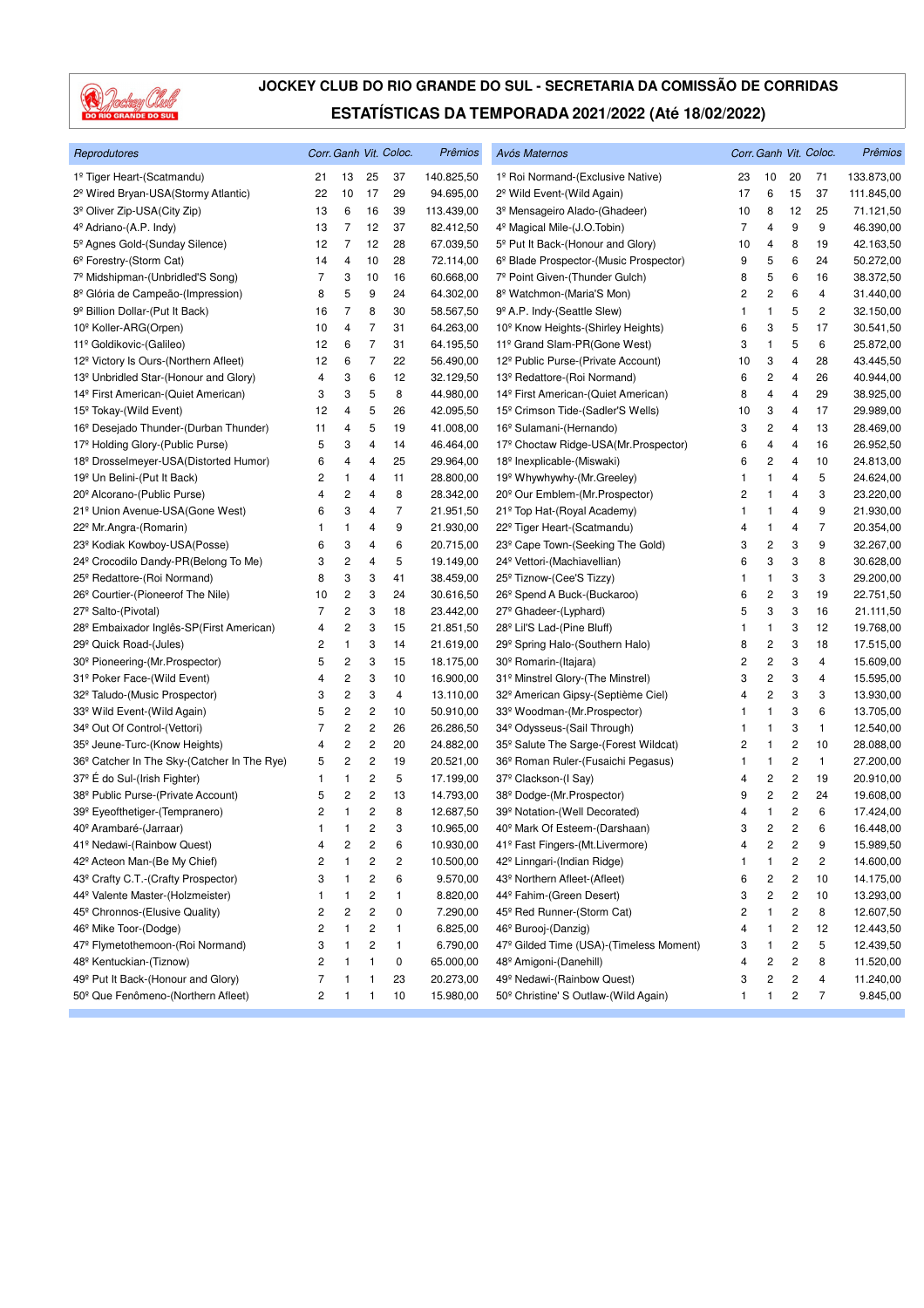

| Proprietários                                |    |                         |                         | Corr. Ganh Vit. Coloc. | Prêmios    | Criadores                                 |                |                         |                | Corr. Ganh Vit. Coloc. | Prêmios    |
|----------------------------------------------|----|-------------------------|-------------------------|------------------------|------------|-------------------------------------------|----------------|-------------------------|----------------|------------------------|------------|
| 1º Alberto J. Tiellet Miorim                 | 18 | 12                      | 21                      | 66                     | 152.478,50 | 1º Haras Figueira do Lago                 | 10             | 7                       | 14             | 55                     | 101.988,00 |
| 2º Global Oil Distribuidora de Petróleo Ltda | 20 | 10                      | 20                      | 64                     | 110.989,00 | 2 <sup>º</sup> Haras Celcape              | $\overline{7}$ | 4                       | 14             | 24                     | 97.725,50  |
| 3 <sup>º</sup> Stud Sion                     | 21 | 6                       | 15                      | 38                     | 96.151,00  | 3 <sup>º</sup> Haras Springfield          | 8              | 5                       | 13             | 15                     | 73.839,00  |
| 4 <sup>º</sup> Stud Boate Azul               | 10 | 2                       | 9                       | 26                     | 65.694,00  | 4 <sup>º</sup> Haras Alves Teixeira       | 17             | 8                       | 10             | 43                     | 78.375,50  |
| 5º Ramiro Curi de Lemos                      | 3  | 3                       | 8                       | $\overline{4}$         | 48.065,00  | 5 <sup>º</sup> Haras J.G.                 | 15             | 7                       | 10             | 34                     | 64.072,50  |
| 6 <sup>º</sup> Haras Maluga                  | 6  | 4                       | 7                       | 19                     | 57.069,50  | 6 <sup>°</sup> Haras Capela de Santana    | 15             | 7                       | 9              | 29                     | 67.080,50  |
| 7º Mauricio Roriz dos Santos                 | 8  | 5                       | $\overline{7}$          | 14                     | 52.434,50  | 7º Haras Santa Maria de Araras            | 20             | 6                       | $\overline{7}$ | 47                     | 100.750,00 |
| 8 <sup>º</sup> Haras Uberlândia              | 7  | 4                       | 7                       | 22                     | 42.476,00  | 8 <sup>°</sup> Haras Maluga               | 8              | 4                       | 7              | 19                     | 57.460,00  |
| 9 <sup>º</sup> Coudelaria San Paolo          | 5  | 3                       | 7                       | 16                     | 41.358,50  | 9 <sup>º</sup> Haras Uberlândia           | 9              | 4                       | $\overline{7}$ | 37                     | 55.426,00  |
| 10 <sup>°</sup> Stud Lobão de Pelotas        | 6  | 4                       | 6                       | 16                     | 38.300,00  | 10 <sup>°</sup> Haras Vale Verde          | 10             | 6                       | 7              | 16                     | 52.650,00  |
| 11º Haras Rio Iguassu                        | 7  | 4                       | 5                       | 11                     | 90.475,00  | 11 <sup>º</sup> Haras Santarém            | 7              | 4                       | $\overline{7}$ | 12                     | 39.965,00  |
| 12 <sup>º</sup> Stud Slick                   | 10 | 4                       | 5                       | 13                     | 24.799,00  | 12 <sup>º</sup> Haras Dilema              | 3              | $\mathbf{1}$            | $\overline{7}$ | 12                     | 38.422,50  |
| 13 <sup>º</sup> Stud Alegretense             | 1  | 1                       | 5                       | 4                      | 23.085,00  | 13 <sup>º</sup> Haras Ereporã             | 5              | 3                       | 6              | 7                      | 29.120,50  |
| 14 <sup>º</sup> Haras das Araucárias         | 4  | $\overline{\mathbf{c}}$ | 5                       | 3                      | 22.160,00  | 14º Haras Nijú                            | 10             | 5                       | 5              | 21                     | 40.944,00  |
| 15 <sup>°</sup> Ricardo Corrêa               | 4  | 2                       | 4                       | 20                     | 48.230,50  | 15 <sup>°</sup> Haras Cima                | 4              | $\mathbf{1}$            | 5              | 11                     | 39.535,50  |
| 16 <sup>°</sup> Stud Casablanca              | 10 | 4                       | 4                       | 16                     | 31.187,50  | 16 <sup>°</sup> Stud Ferragus             | 6              | $\overline{\mathbf{c}}$ | 5              | 11                     | 27.754,00  |
| 17 <sup>º</sup> Stud Vicente Garbin Obino    | 4  | 3                       | 4                       | 4                      | 26.875,00  | 17º Haras Di Cellius                      | 8              | 4                       | 4              | 30                     | 34.178,50  |
| 18 <sup>º</sup> Gil Boczianowski Irala       | 3  | 2                       | 4                       | 5                      | 21.938,00  | 18 <sup>º</sup> Haras Cruz de Pedra       | 4              | $\overline{c}$          | 4              | 10                     | 26.389,00  |
| 19º José Paulo Scorsatto Elias               | 11 | 3                       | 4                       | $\overline{7}$         | 17.364,50  | 19 <sup>°</sup> Haras Anderson            | 6              | 3                       | 4              | 17                     | 25.846,50  |
| 20 <sup>°</sup> Stud Duplo Ouro              | 8  | 3                       | 3                       | 17                     | 64.572,00  | 20 <sup>°</sup> Haras Torrão de Ouro      | 1              | $\mathbf{1}$            | $\overline{4}$ | 9                      | 21.930,00  |
| 21º Guilherme Vargas Dias                    | 5  | 3                       | 3                       | 40                     | 36.797,00  | 21 <sup>º</sup> Haras Corunilha           | 2              | $\overline{\mathbf{c}}$ | 4              | 5                      | 21.670,00  |
| 22 <sup>°</sup> Stud Red Bier                | 2  | 2                       | 3                       | 5                      | 25.100,00  | 22 <sup>º</sup> Haras Nova Vitória        | 3              | $\overline{\mathbf{c}}$ | 4              | 5                      | 19.149,00  |
| 23º Agamenon Machado de Assis Berni          | 4  | 3                       | 3                       | 12                     | 24.480,00  | 23 <sup>°</sup> Haras Doce Vale           | 4              | 3                       | 4              | 7                      | 18.030,00  |
| 24 <sup>°</sup> Stud Brother and Sister      | 2  | 1                       | 3                       | 12                     | 20.669,00  | 24 <sup>°</sup> Haras Rio Iguassu         | 8              | $\overline{c}$          | 3              | 9                      | 81.730,00  |
| 25 <sup>°</sup> Stud Kid                     | 1  | 1                       | 3                       | 12                     | 19.768,00  | 25º Paulo Neri de Lima Bergamo            | 2              | $\mathbf{1}$            | 3              | 4                      | 29.800,00  |
| 26 <sup>°</sup> Franklin José Chaves         | 5  | 2                       | 3                       | 12                     | 17.005,00  | 26 <sup>°</sup> Haras Regina              | 3              | 3                       | 3              | 5                      | 27.250,00  |
| 27 <sup>º</sup> Coudelaria Internacional     | 3  | 3                       | 3                       | 6                      | 15.672,00  | 27 <sup>º</sup> Haras Ponta Porã          | 11             | $\overline{\mathbf{c}}$ | 3              | 17                     | 26.415,00  |
| 28 <sup>°</sup> Stud Mo Bay                  | 1  | 1                       | 3                       | 0                      | 13.600,00  | 28º Haras Paraiso da Lagoa                | 5              | $\overline{c}$          | 3              | 19                     | 23.501,50  |
| 29º Haras dos Girassóis                      | 2  | 2                       | 3                       | 1                      | 11.325,00  | 29 <sup>°</sup> Haras Estrela Energia     | 2              | $\mathbf{1}$            | 3              | 14                     | 22.065,00  |
| 30 <sup>°</sup> Luiz Henrique F. dos Santos  | 4  | $\overline{c}$          | 2                       | 13                     | 20.719,00  | 30 <sup>°</sup> Haras Santa Rita da Serra | 6              | 3                       | 3              | 21                     | 21.864,50  |
| 31º Telmo Nunes Estrella                     | 3  | $\overline{c}$          | 2                       | 12                     | 18.620,00  | 31º Homero Tarragô Filho                  | 4              | $\overline{c}$          | 3              | 14                     | 20.219,50  |
| 32º Ana Claudia Espindola Carvalhal          | 1  | 1                       | $\overline{\mathbf{c}}$ | 5                      | 17.199,00  | 32 <sup>º</sup> Haras Gherar              | 3              | $\overline{c}$          | 3              | 12                     | 17.252,50  |
| 33º Stud Vô Chico / Haras Troiano Fialho     | 3  | 1                       | 2                       | 8                      | 16.581,00  | 33º Haras Santa Ignês de Spanier          | 3              | $\overline{\mathbf{c}}$ | 3              | 6                      | 15.720,00  |
| 34 <sup>°</sup> Stud La Moneda               | 2  | $\overline{c}$          | $\overline{c}$          | 9                      | 16.021,00  | 34 <sup>°</sup> Stud Itaara               | 3              | $\overline{c}$          | 3              | 2                      | 13.370,00  |
| 35 <sup>°</sup> Stud A M L                   | -1 | 1                       | $\overline{c}$          | 0                      | 15.500,00  | 35 <sup>°</sup> Haras Cerro Formoso       | 1              | $\mathbf{1}$            | 2              | $\mathbf{1}$           | 27.200,00  |
| 36 <sup>°</sup> Stud F. F. F. J.             | 2  | 1                       | 2                       | 11                     | 15.152,00  | 36 <sup>°</sup> Stud Eternamente Rio      | 6              | $\overline{c}$          | 2              | 19                     | 21.880,00  |
| 37 <sup>º</sup> Stud Pereirão                | 1  | 1                       | 2                       | 9                      | 15.088,00  | 37 <sup>°</sup> Haras Cambay              | 6              | $\overline{c}$          | 2              | 15                     | 17.912,50  |
| 38 <sup>°</sup> Fabiane de Mattos            | 1  | 1                       | 2                       | $\overline{c}$         | 14.600,00  | 38º Coudelaria Monte Parnaso              | 1              | 1                       | 2              | 5                      | 17.199,00  |
| 39º Rafael Antonio Dias Gomes                | 2  | $\overline{c}$          | $\overline{c}$          | 11                     | 13.580,00  | 39º Haras LLC                             | 3              | 1                       | 2              | 7                      | 16.915,00  |
| 40 <sup>°</sup> Henrique Menegotto Lorea     | 1  | 1                       | 2                       | 6                      | 13.156,50  | 40 <sup>°</sup> Stud La Moneda            | $\overline{c}$ | $\overline{c}$          | 2              | 9                      | 16.021,00  |
| 41º Diogo de Oliveira Machado                | 4  | 1                       | 2                       | 10                     | 13.135,00  | 41º TBS International Stud                | 2              | 1                       | 2              | 11                     | 15.686,50  |
| 42 <sup>°</sup> Stud Red Friends             | 2  | 2                       | 2                       | $\overline{7}$         | 12.341,00  | 42º Agro Pastoril Haras São Luiz Ltda     | 3              | $\overline{\mathbf{c}}$ | 2              | 10                     | 14.602,50  |
| 43º Stud São Jorge Jaguarão                  | 2  | 2                       | 2                       | 4                      | 11.835,00  | 43 <sup>°</sup> Fabiane de Mattos         | 1              | 1                       | 2              | 2                      | 14.600,00  |
| 44 <sup>º</sup> Stud Hulk                    | 3  | 2                       | $\mathbf 2$             | 4                      | 11.440,00  | 44º Stud Embalagem                        | 2              | 1                       | 2              | 7                      | 14.367,00  |
| 45 <sup>º</sup> Haras Nova Vitória           | 4  | 2                       | $\mathbf 2$             | 5                      | 11.439,00  | 45 <sup>°</sup> Duilio Berleze            | 2              | 1                       | 2              | 5                      | 13.950,00  |
| 46º Mário Noel Ferrasso                      | 1  | 1                       | 2                       | 2                      | 11.250,00  | 46 <sup>°</sup> Haras Nacional            | 3              | $\overline{\mathbf{c}}$ | 2              | 12                     | 13.855,00  |
| 47º Felipe Audino Herzer Brum                | -1 | 1                       | 2                       | 0                      | 11.000,00  | 47º Haras Diamante do Sul                 | 2              | 2                       | 2              | 10                     | 13.588,00  |
| 48 <sup>º</sup> Delbio Marques               | 2  | 2                       | 2                       | 8                      | 10.585,00  | 48 <sup>°</sup> Ulisses Lignon Carneiro   | 6              | 2                       | 2              | 7                      | 13.152,00  |
| 49 <sup>°</sup> Haras Salles Moura           | 4  | 2                       | $\mathbf 2$             | 6                      | 10.185,00  | 49 <sup>°</sup> Igor de Andrade Kickhofel | 1              | $\mathbf{1}$            | 2              | 3                      | 11.689,50  |
| 50º Haras Fly With Me                        | 1  | 1                       | $\overline{\mathbf{c}}$ | 1                      | 9.400,00   | 50 <sup>°</sup> Haras Balada              | 1              | 1                       | 2              | 7                      | 9.845,00   |
|                                              |    |                         |                         |                        |            |                                           |                |                         |                |                        |            |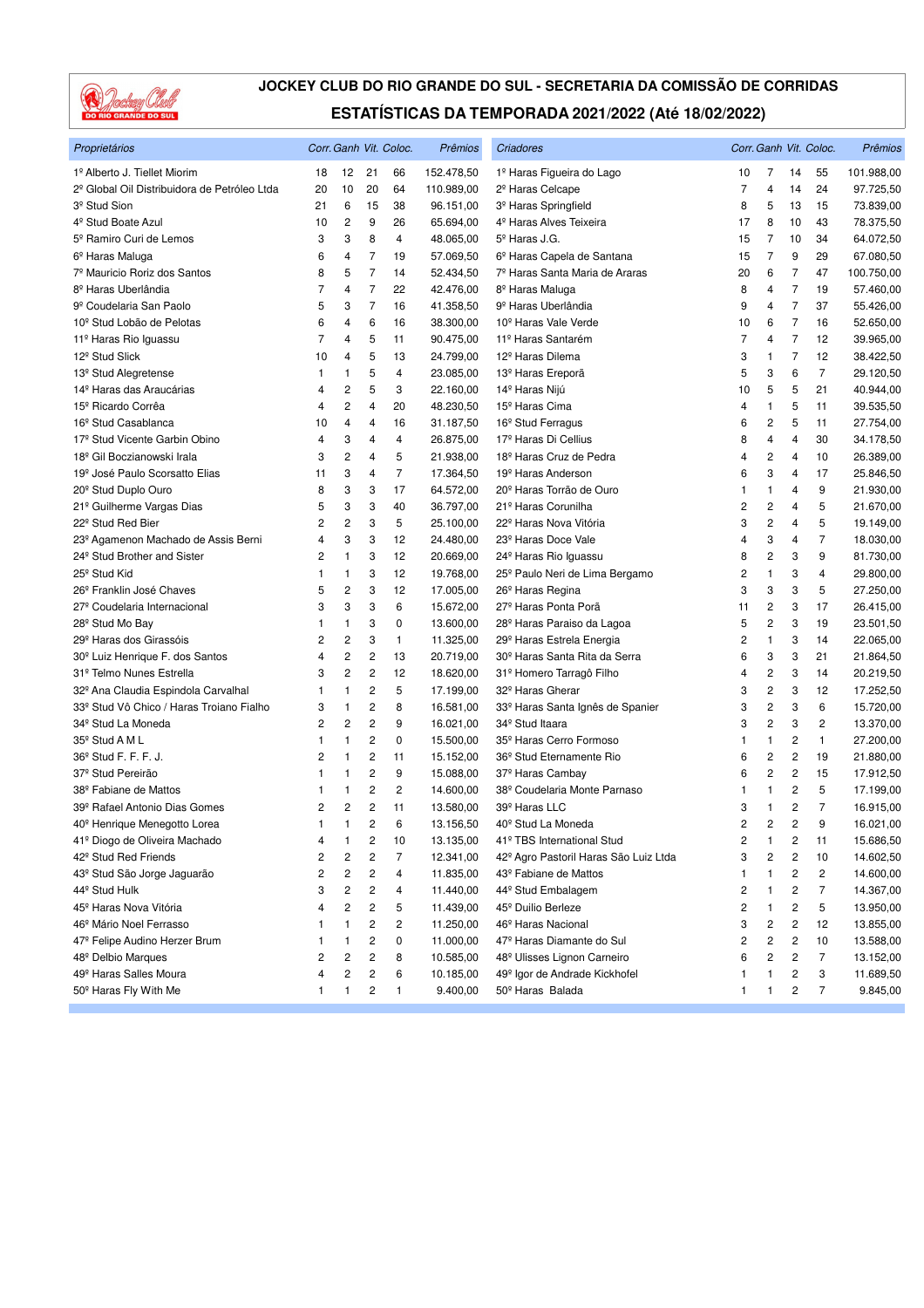

| Criadores (2 anos)                               |   |                |                | Corr. Ganh Vit. Coloc. | Prêmios   | Reprodutores (2 anos)                                |   |          |          | Corr. Ganh Vit. Coloc. | Prêmios   |
|--------------------------------------------------|---|----------------|----------------|------------------------|-----------|------------------------------------------------------|---|----------|----------|------------------------|-----------|
| 1º Haras Capela de Santana                       | 4 | 2              | 3              | 5                      | 20.610,00 | 1º Wired Bryan-USA(Stormy Atlantic)                  | 6 | 4        | 5        | 2                      | 29.090,00 |
| 2 <sup>º</sup> Haras Nijú                        | 4 | $\overline{c}$ | $\overline{2}$ | 1                      | 12.190,00 | 2 <sup>º</sup> Kentuckian-(Tiznow)                   | 2 | 1        | 1        | 0                      | 65.000,00 |
| 3º Haras Rio Iguassu                             |   |                |                | 0                      | 65.000,00 | 3 <sup>º</sup> Embaixador Inglês-SP(First American)  | 2 |          |          | 4                      | 8.815,00  |
| 4 <sup>º</sup> Haras Santa Maria de Araras       | 3 |                |                | 3                      | 9.220,00  | 4 <sup>º</sup> Adriano-(A.P. Indy)                   | 1 |          |          | 2                      | 8.690,00  |
| 5º Haras Paraiso da Lagoa                        | 2 |                |                | 4                      | 8.815,00  | 5 <sup>°</sup> Victory Is Ours-(Northern Afleet)     | 3 |          |          | 3                      | 8.120,00  |
| 6 <sup>°</sup> Haras Vale Verde                  | 3 |                | 1              | 3                      | 8.120,00  | 6 <sup>°</sup> Quiz Kid-(Forestry)                   |   | 0        | 0        | $\mathbf{1}$           | 19.500,00 |
| 7º Aluizio Merlin Ribeiro                        |   | 0              | 0              | 1                      | 19.500,00 | 7º Forestry-(Storm Cat)                              |   | 0        | 0        | $\mathbf{1}$           | 13.000,00 |
| 8 <sup>º</sup> Haras Cima                        |   | $\Omega$       | $\Omega$       | 1                      | 13.000,00 | 8º Tiger Heart-(Scatmandu)                           | 2 | $\Omega$ | $\Omega$ | $\mathbf{1}$           | 6.500,00  |
| 9 <sup>º</sup> Haras Free Way                    |   | 0              | 0              | 1                      | 6.500,00  | 9 <sup>º</sup> Billion Dollar-(Put It Back)          | 3 | 0        | 0        | 2                      | 4.310,00  |
| 10 <sup>°</sup> Haras Alves Teixeira             | 3 | 0              | 0              | 1                      | 3.250,00  | 10 <sup>°</sup> Tokay-(Wild Event)                   | 2 | 0        | 0        | 4                      | 3.710,00  |
| 11º Eládio Mavignier Benevides                   |   | 0              | 0              | 2                      | 2.860,00  | 11º Goldikovic-(Galileo)                             | 2 | 0        | 0        | 2                      | 2.860,00  |
| 12 <sup>º</sup> Homero Tarragô Filho             |   | 0              | 0              | 2                      | 2.120,00  | 12 <sup>º</sup> La Fúria Negra-PR(Mensageiro Alado)  | 1 | 0        | 0        | 2                      | 2.120,00  |
| 13 <sup>º</sup> Stud Globo                       |   | 0              | 0              | 2                      | 1.465,00  | 13º Alcorano-(Public Purse)                          | 1 | $\Omega$ | 0        | 2                      | 1.465,00  |
| 14 <sup>º</sup> Haras Fidelis Hillmann           |   | $\Omega$       | 0              | 1                      | 1.200,00  | 14 <sup>º</sup> Koller-ARG(Orpen)                    | 3 | 0        | 0        | $\mathbf{1}$           | 1.200,00  |
| 15 <sup>°</sup> Haras das Araucárias             | 2 | 0              | 0              | 2                      | 1.130,00  | 15 <sup>°</sup> Redattore-(Roi Normand)              | 1 | 0        | 0        | 2                      | 1.130,00  |
| 16 <sup>º</sup> Haras Ereporã                    | 2 | 0              | 0              | 1                      | 1.060,00  | 16 <sup>°</sup> Save The Tiger-ARG(Giant'S Causeway) | 2 | 0        | 0        | $\mathbf{1}$           | 1.060,00  |
| 16 <sup>°</sup> Haras Santa Tereza do Bom Retiro |   | 0              | 0              |                        | 1.060,00  | 16 <sup>°</sup> West By East-(Blade Prospector)      | 1 | $\Omega$ | $\Omega$ | $\mathbf{1}$           | 1.060,00  |
| 16 <sup>º</sup> Haras Gherar                     |   | $\Omega$       | 0              | 1                      | 1.060,00  | 18º Emcee-(Unbridled'S Song)                         | 2 | $\Omega$ | $\Omega$ | $\mathbf{1}$           | 530,00    |
| 19 <sup>º</sup> Haras Santa Ignês de Spainer     |   | 0              | 0              | 1                      | 530,00    | 18 <sup>º</sup> Union Avenue-USA (Gone West)         |   | 0        | 0        | -1                     | 530,00    |
| 20 <sup>°</sup> Stud Eternamente Rio             |   | 0              | 0              | 1                      | 300,00    | 20 <sup>°</sup> Hat Trick-(Sunday Silence)           |   | 0        | 0        | -1                     | 300,00    |
| 21º Beverly Hills Stud                           |   | 0              | 0              | 0                      | 0,00      | 21º War Secretary-(War Front)                        |   | 0        | 0        | 0                      | 0,00      |
| 21º Stud Villas de Aquiar                        |   | 0              | 0              | 0                      | 0,00      | 21º Taludo-(Music Prospector)                        |   | 0        | 0        | 0                      | 0,00      |
| 21º Haras Campestre                              |   | 0              | 0              | 0                      | 0,00      | 21º Salto-(Pivotal)                                  | 2 | 0        | 0        | 0                      | 0,00      |
| 21º Haras Santa Rita da Serra                    |   | 0              | 0              | 0                      | 0,00      | 21º Courtier-(Pioneerof The Nile)                    |   | 0        | 0        | 0                      | 0,00      |
| 21º Haras Cambay                                 |   | $\Omega$       | 0              | $\Omega$               | 0,00      | 21º Joe Owen-RS(Christine'S Outlaw)                  |   | $\Omega$ | $\Omega$ | $\Omega$               | 0,00      |
| 21 <sup>º</sup> Haras América do Sul             |   | 0              | 0              | 0                      | 0,00      |                                                      |   |          |          |                        |           |
| 21 <sup>º</sup> Haras Palmerini                  | 2 | 0              | 0              | 0                      | 0,00      |                                                      |   |          |          |                        |           |
| 21 <sup>º</sup> Haras Charmville                 | 1 | 0              | 0              | $\Omega$               | 0,00      |                                                      |   |          |          |                        |           |